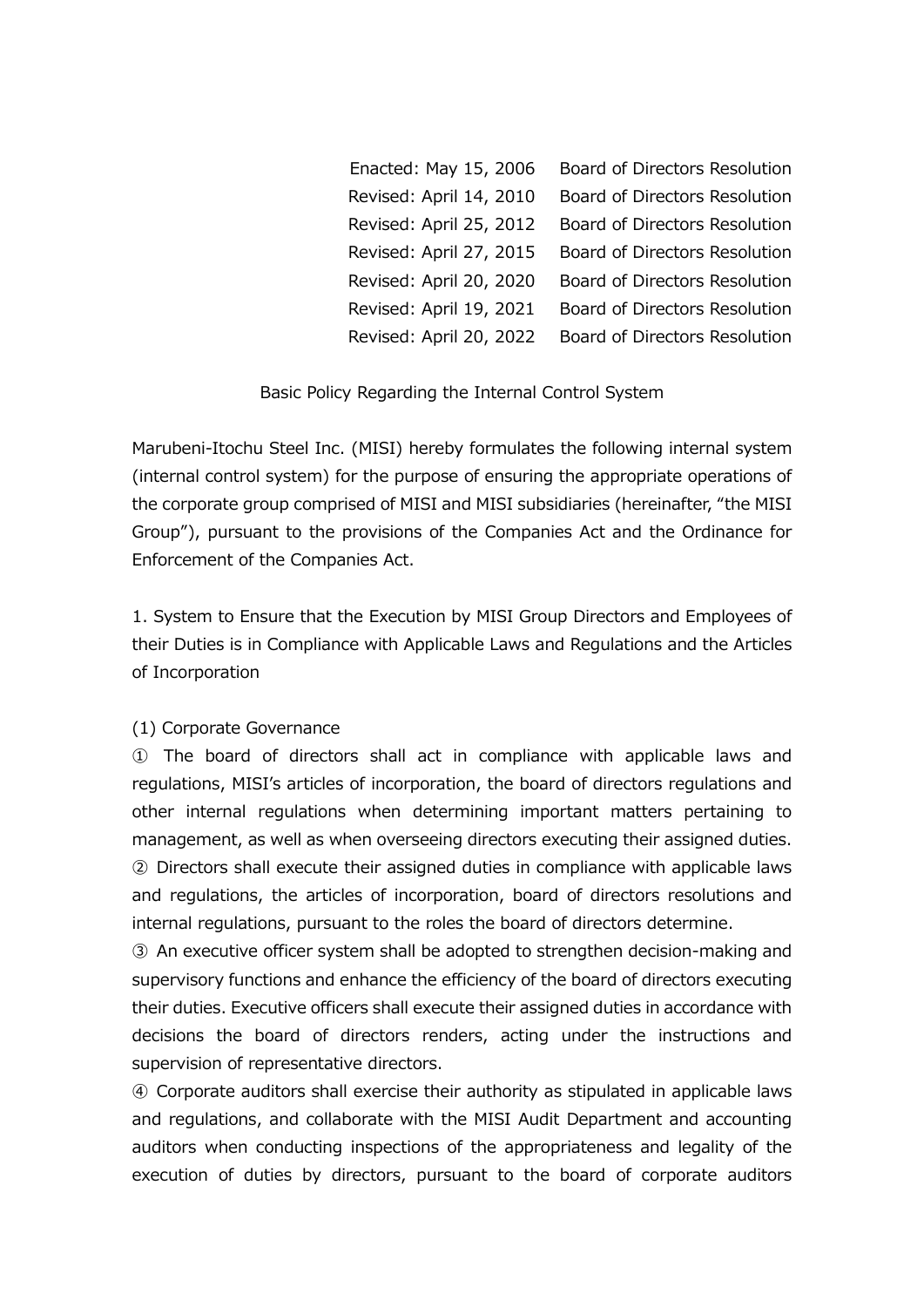regulations and corporate auditor audit standards.

⑤ In principle, directors and corporate auditors shall be assigned to individual subsidiaries. The assigned officers shall supervise and evaluate how well each subsidiary executes its assigned duties, striving to ensure that how the directors and employees of the company execute their duties conforms with applicable laws and regulations and MISI's articles of incorporation.

### (2) Compliance

 $\Omega$  Compliance regulations determining the compliance system, and the Marubeni-Itochu Steel Group Compliance Manual specifying judgment and conduct guidelines for MISI Group directors and employees shall be formulated. The goal is to maintain high corporate ethics and scrupulous compliance with applicable laws and regulations and the articles of incorporation throughout the MISI Group.

② A chief compliance officer shall be named, and a Compliance Committee shall be established. Said committee shall create, support, manage and implement awareness activities related to the compliance system. This includes formulating and revising the aforementioned compliance manual, as well as furnishing guidance and other services to MISI Group companies.

③ To address conduct problematic from the standpoint of compliance, a contact point (hotline) shall be established for the entire MISI Group to deal with cases in which office organizational lines fail to function for whatever reason.

④ A department shall be established for the purpose of issuing declarations stating that the MISI Group prohibits and rejects all ties with antisocial forces. It shall also formulate internal regulations and manuals, collaborate with external agencies and adopt other steps to implement that stance.

### (3) Ensuring Financial Reporting Appropriateness

① Commercial transaction regulations, accounting regulations and other internal regulations shall be stipulated pursuant to accounting standards and applicable laws and regulations, with regular evaluations of the compliance and management status of such regulations performed to realize improvements.

② All subsidiaries shall be required or recommended to undergo audits conducted by accounting auditors.

#### (4) Internal Audits

An audit department shall be established under the direct jurisdiction of the president. Pursuant to internal audit regulations, the Audit Department shall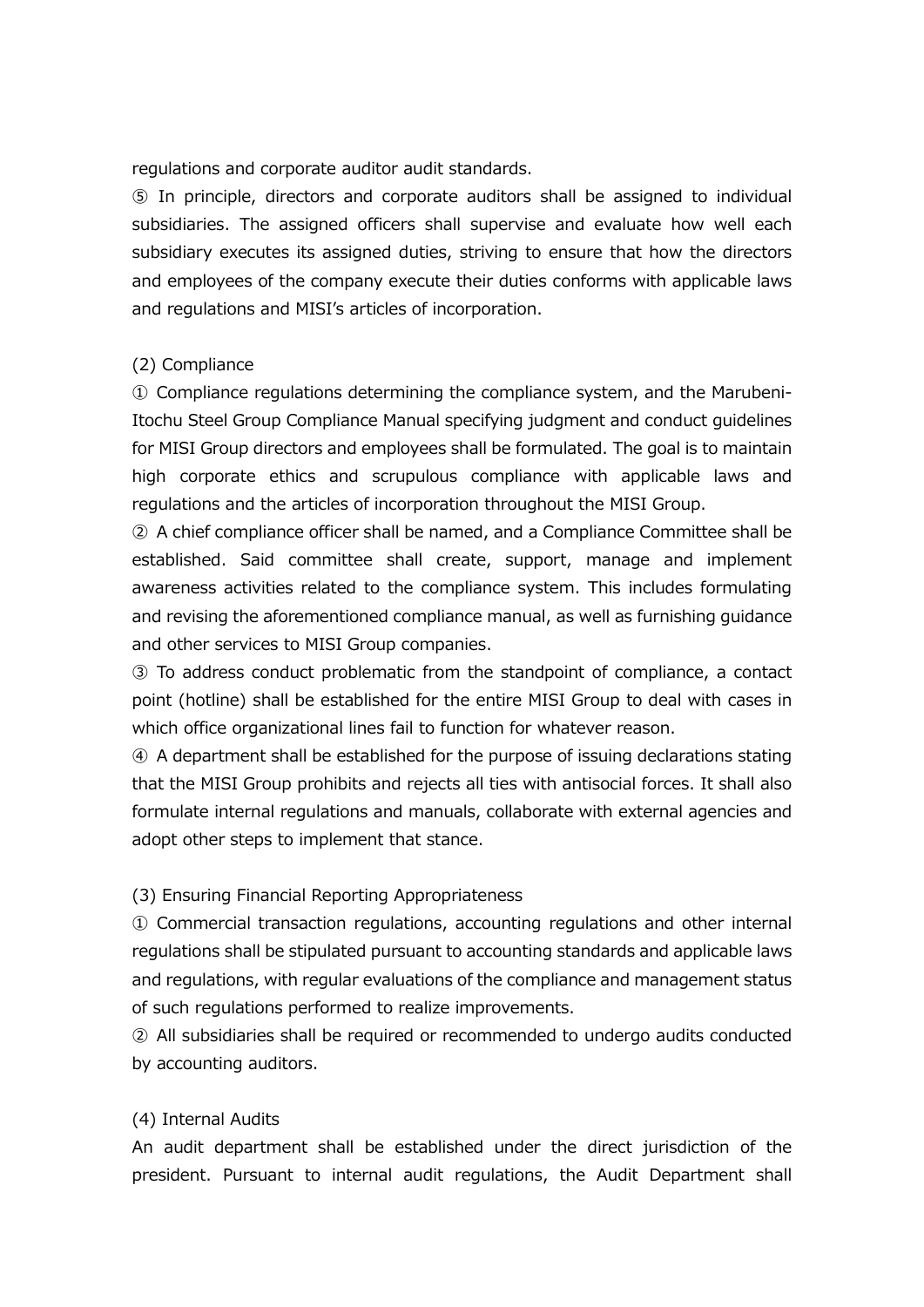regularly audit all aspects of MISI Group operations, examining the status of compliance according to applicable laws and regulations and the articles of incorporation and internal regulations, as well as evaluating the appropriateness of procedures and contents involved in the execution of duties and monitoring the status of improvements the Audit Department recommended as well as proposed matters. The results of completed audits shall be reported to the president, together with immediate reports to representative directors and corporate auditors if serious matters are discovered during audits. Corporate auditors shall collaborate closely with the internal audit organizations of Group companies, endeavoring to raise the quality of audits throughout the MISI Group.

2. Systems for Preservation and Management of Information Relevant to Execution of MISI Director Duties

## (1) Information Preservation and Management

Internal regulations shall be determined regarding document management and information security, followed by the appropriate preservation and management of general shareholder meeting minutes, board of directors meeting minutes and other documents pertinent to execution of the duties of directors.

### (2) Information Access

Directors and corporate auditors shall have guaranteed access to the documents stipulated in the preceding paragraph.

3. Systems for Regulations and Other Matters Concerning the Management of MISI Group Loss Risk

## (1) Formulation of Regulations and Systems

Risk management regulations shall be created to effectively deal with factors having the potential to seriously affect the MISI Group's future financial status and performance, as well as factors that may impede the fulfillment of the Group's business. Risk management officers shall be named to oversee each major risk category.

Crisis management regulations shall likewise be formulated to cope with natural disasters, epidemic calamities, terrorism, war and other threats to successful business execution. We will use these regulations to clarify our response principles, with the highest priorities being the protection and preservation of human life,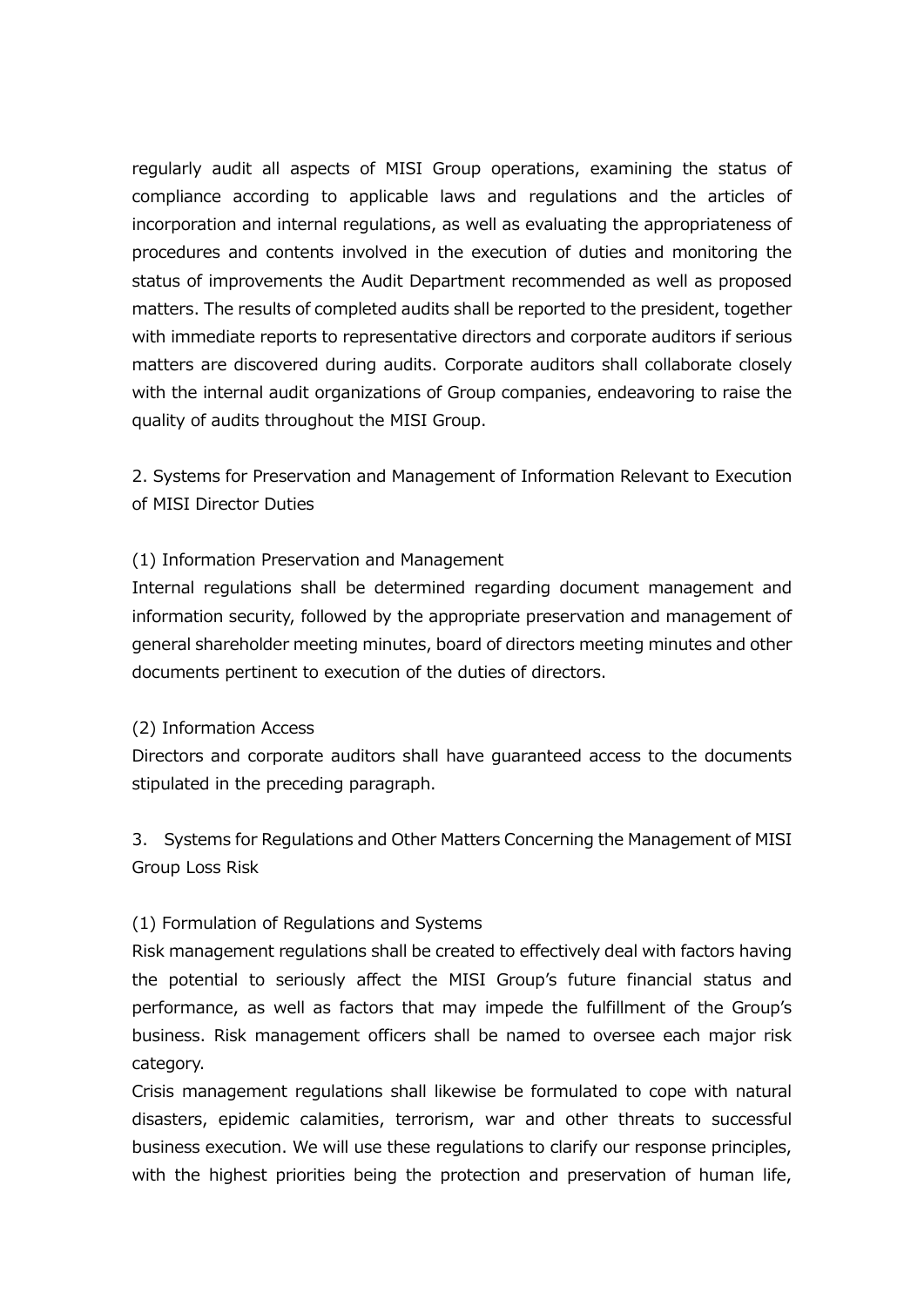continuation of company operations and preservation of employment, as well as the management system when crises occur.

## (2) Risk Evaluation and Monitoring

① Risk management officers shall regularly review risk, arrange for proper responses by all departments, formulate information management and monitoring systems regarding risk and regularly reevaluate risk and other duties. Risk management officers shall also issue regular reports on the results of evaluations of major risks and countermeasures adopted to target those risks to the Management Council and the board of directors.

② The Audit Department shall perform audits of the efficacy and other attributes of evaluations tracking the existing status of internal organization risks, as well as of the responses and countermeasures targeting such risks.

## (3) Crisis Management Systems

We will prepare major disaster response plans, pandemic response plans and overseas crisis management manuals. Based on these plans and manuals, each department shall formulate its own individual response plan (departmental business continuity plan, or BCP). These plans and manuals shall be revised when deemed necessary.

4. Systems Ensuring Efficient Execution of MISI Group Director Duties

(1) Management Council and Internal Committees

① A management council shall be established as an advisory body to the president, and shall deliberate about key management policies, operation planning, and other matters within the MISI Group.

② Various internal committees shall be established, effectively positioned to contribute to appropriate and swift decision making by the president and board of directors.

(2) Business Divisions and Administrative Departments/Teams

① The business division system shall be adopted, with authority delegated to division general managers, thereby creating a system capable of reaching swift decisions on business matters under the jurisdiction of relevant divisions both in Japan and overseas.

② Each business division shall have quantitative targets assigned to it, and regular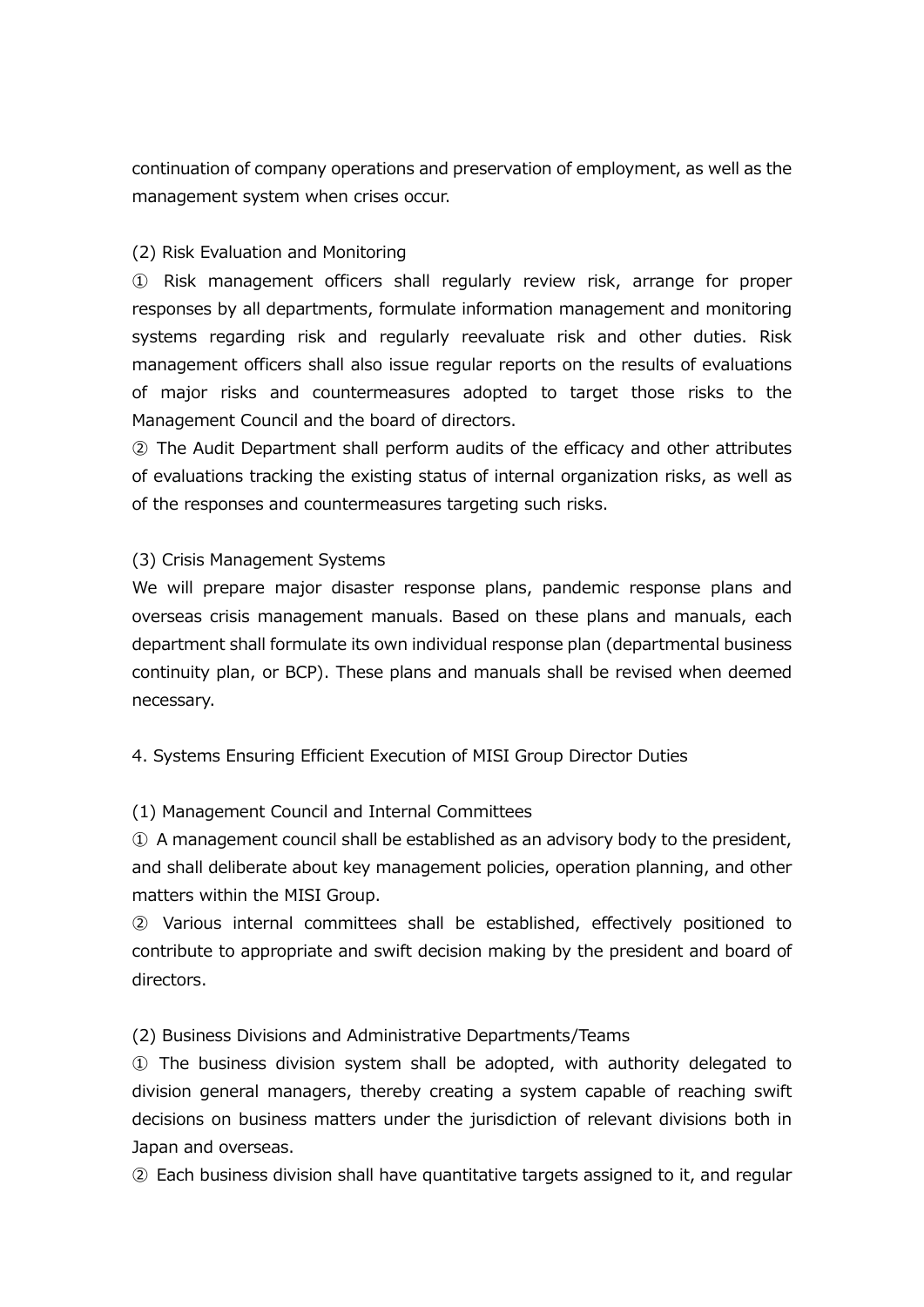evaluations shall be made to determine how well it has achieved those targets, which will be used to ensure effective business management.

③Administrative departments and teams shall manage, supervise and support the business divisions in each respective specialized field.

# (3) Clarification of Duties, Authority and Responsibilities

Internal regulations pertaining to assignment of duties, administrative authority and management of subsidiaries shall be formulated to clarify the authority and responsibilities of each officer.

# (4) Consolidated Medium-Term Management Programs

Consolidated medium-term business programs shall be formulated, incorporating Group-wide core management objectives, budget allocations and other measures determined as necessary for putting these programs into effect.

5. System for Reporting to MISI on Matters Concerning the Execution of Duties by Subsidiary Directors and Other Personnel

Departments in charge of subsidiaries shall be determined, with the said departments concluding basic agreements with subsidiaries at times of defining the replacement of heads of the department or subsidiary presidents, matters requiring advance approval and matters that must be reported. Securing advance approval and issuing reports regarding matters vital from the standpoint of the management of subsidiaries shall be mandatory.

6. System Pertaining to Employees Required to Assist MISI Corporate Auditors in Their Duties, the Independence of Such Employees from Directors and Other Related Matters

When corporate auditors demand that certain employees be assigned to assist said corporate auditors in their duties, studies shall first be conducted on the assignment. When employees are assigned in this capacity, decisions shall be rendered after attaining prior consent from corporate auditors regarding personnel matters for the employees in question (command authority, transfers, evaluations, disciplinary action, etc.).

7. Systems for Reporting to MISI Corporate Auditors within the MISI Group

(1) Attendance at Key Meetings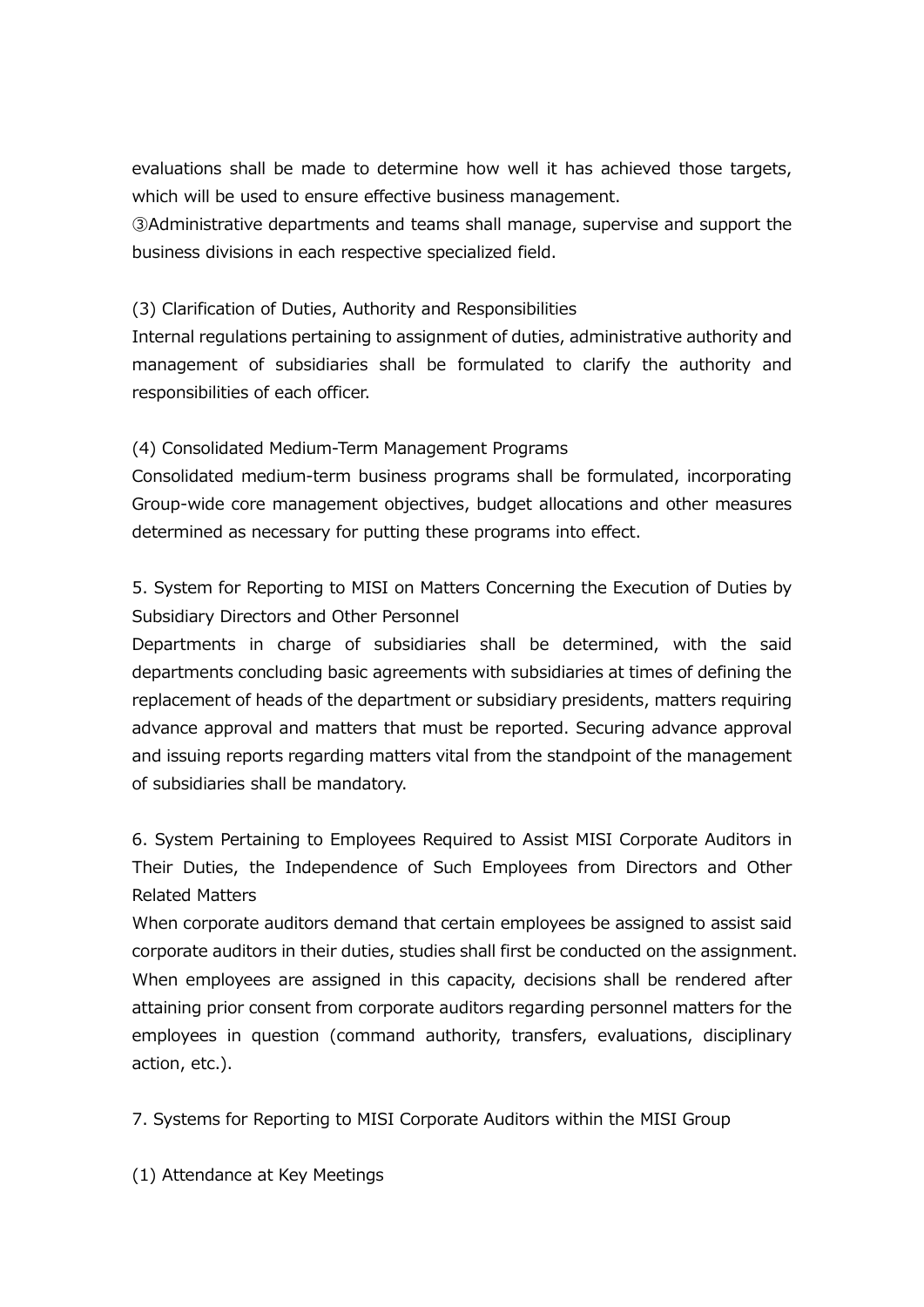Corporate Auditors must be able to understand important decision-making processes, as well as monitor how well directors and other personnel are executing their duties by attending meetings of the board of directors, the management council, various internal committees and other important gatherings, and through access to related materials.

(2) Reports from MISI Directors and Employees

MISI representative directors, directors, executive officers, general managers of administrative departments and other personnel shall report regularly to corporate auditors on the status of the execution of their duties. If any of the important matters listed below that concern the MISI Group are identified—or if reports of such cases are received—those matters shall be promptly reported to corporate auditors. Contingent upon the specific matters involved, MISI directors or executive officers may arrange for general managers or other personnel under their supervision to make such reports.

- Matters violating applicable laws, regulations or the articles of incorporation

- Decisions and matters discovered through internal audits that pose the risk of exerting serious impact on finances and business

- Announcements of performance or performance forecasts

- Information supplied pursuant to whistleblowing
- Administrative penalties
- Matters requested by corporate auditors besides the above items

(3) Reports from MISI Group Directors, Employees, Other Personnel

MISI group directors, employees and other personnel shall have access to the hotline contact point to directly or indirectly report issues and/or conduct related to compliance to corporate auditors.

8. System Ensuring that Persons are not Treated Unfavorably for Submitting Reports to MISI Corporate Auditors

Unfavorable treatment of MISI Group officers and employees making reports to MISI corporate auditors is prohibited. Awareness to this effect shall be advanced through explicit specification in the Marubeni-Itochu Steel Group Compliance Manual.

9. Other Relevant Systems Ensuring that Audits by MISI Corporate Auditors are Conducted Effectively

(1) Collaboration with the Audit Department and Accounting Auditors